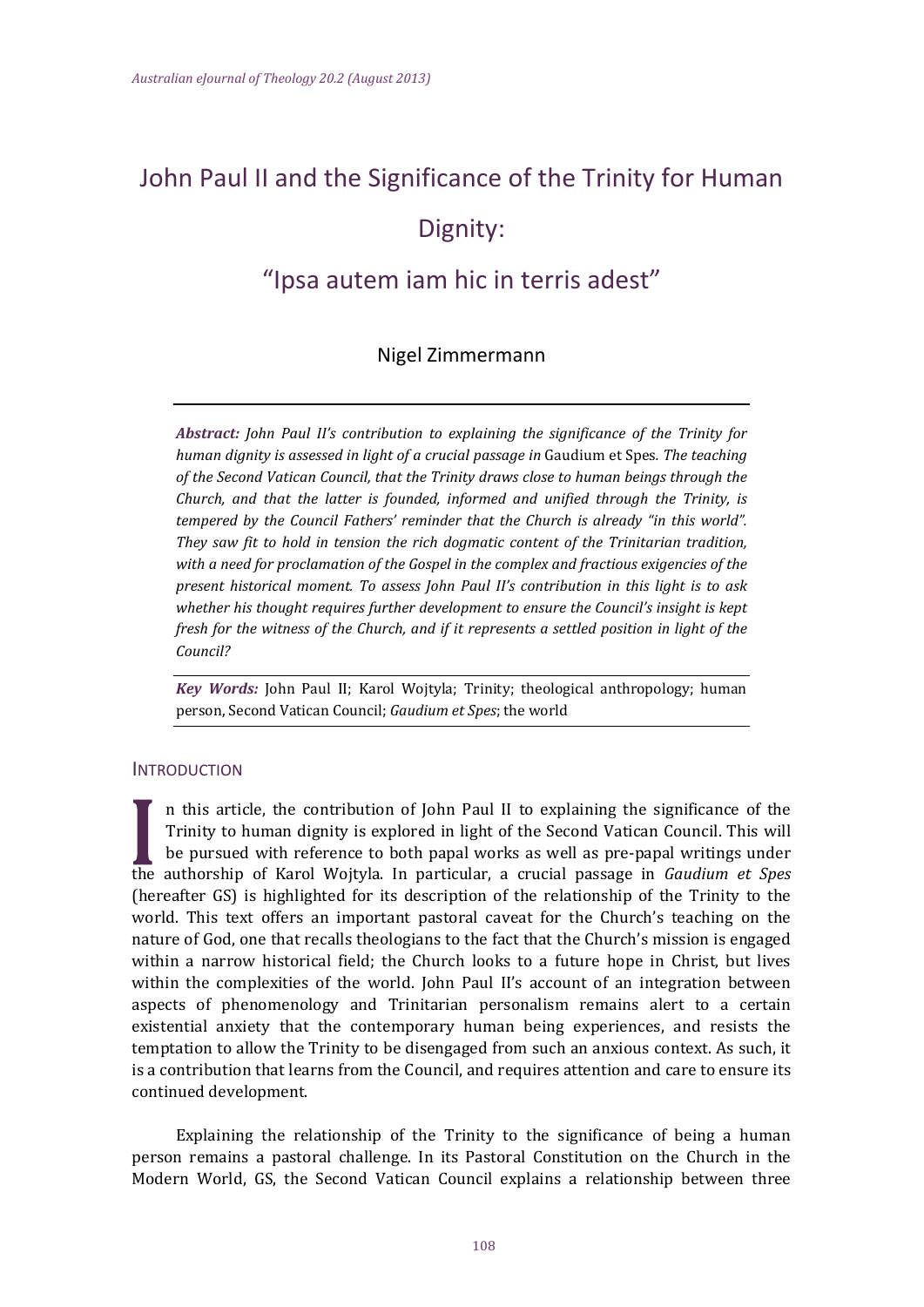crucial characteristics of the Church: the origin of the Church in the love of the Father; its foundation by Christ the Redeemer; and its unity in the Holy Spirit.<sup>1</sup> In building each of these elements upon the particular work of a distinct person in the Godhead, the Church finds itself operating in the context of the nexus of the more general salvific work of God in the world, who is both One and Three. Because of this divine framework, the Church cannot reach its final purpose in the present world, and is called out of its origin, foundation and unity to look towards the "future world", and to live out its "saving" and "eschatological" purpose in such a future. Nevertheless, the document asserts a rejoinder to this eschatological purpose, and states:

But she is already present in this world and is composed of men, that is, of members of the earthly city who have a call to form the family of God's children during the present history of the human race, and to keep increasing it until the Lord returns.<sup>2</sup>

With these words, "*Ipsa autem iam hic in terris adest*" [But she is already present in this world] the Council Fathers connect the Trinitarian origin, foundation and unity of the Church with its temporal vocation. That is to say, the Church may look towards God as its origin and its future hope, but it cannot be drawn away from the concrete situation it finds itself in history. The Church is in the world, and the world is in need of God. In such a context, the Church, according to GS, is faced with the interpenetrating spheres of the "earthly" with the "heavenly" city, and the effects of sin upon the world.<sup>3</sup> Among the various ministrations of the Church in the earthly context, the Council Fathers state that the Church, in addition to communicating the divine life to humanity, "in some way casts the reflected light of that life over the entire earth", and, most of all, by the "healing and elevating impact on the dignity of the person".<sup>4</sup>  $GS$  goes on to outline various thematic means of illustrating the way in which the Church achieves this objective.

The linking of the Church's vocation within the world to its theo-centric and triune self-understanding contributes significantly to the uniqueness of a Christian anthropology in the contemporary context. Because the Council places the burden of serving the dignity of the person upon the Church (both corporately and in its individual members), the ecclesia more generally cannot view such a responsibility lightly, nor view it as merely a temporal responsibility within a narrow space of time or resources. Rather, it is a responsibility of the Church which is also spiritual, and which serves as one important feature of the Church's broader commitment to the preaching of the Gospel and of salvation more generally.

Now, keeping in mind the Trinitarian characteristics of the Church, and the Council's important caveat, "But she is already present in this world", how might a relationship between the Trinity and the dignity of the human person be more clearly developed? One example is the contribution of John Paul II, whose phenomenology serves to articulate the

<sup>&</sup>lt;sup>1</sup> Gaudium et Spes, n.40. This and all relevant Church and papal documents can be found at the Vatican website: www.vatican.va.

<sup>&</sup>lt;sup>2</sup> Ibid.

<sup>3</sup> Ibid.

<sup>4</sup> Ibid.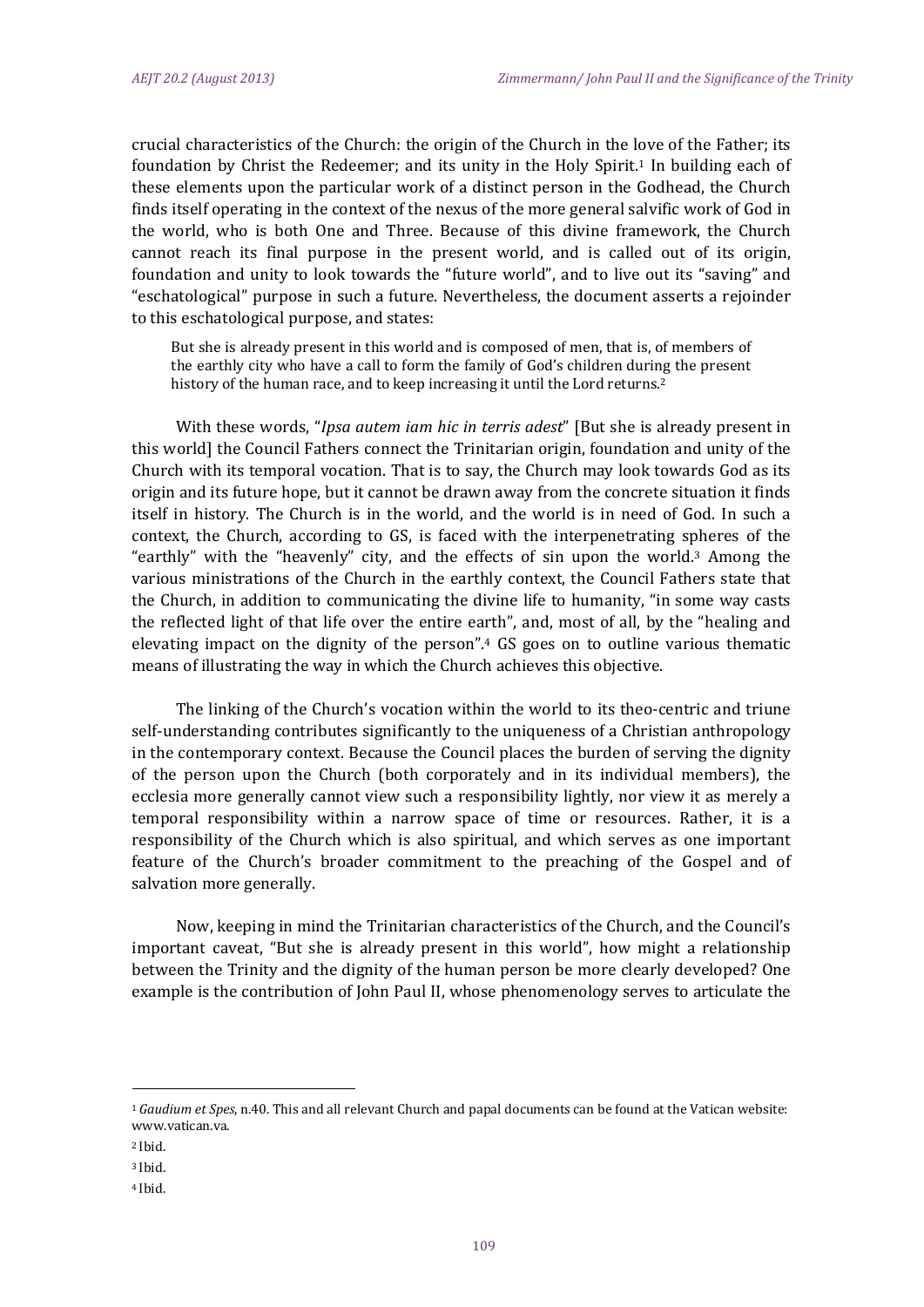irreducibility of the human person within a Trinitarian frame of reference.<sup>5</sup> In this way, theology remains a source of casting further the "light" of which GS speaks, while holding fast to the crucial reminder of the Council Fathers that the Church finds itself in a complex and narrow field of being in history, for she is "already present in this world."

In proportion to secondary literature on other themes in John Paul II's wider corpus, only a fraction has been written on his Trinitarian theology. Of course, the theme is considered in major works covering his broader intellectual history, but detailed studies of his Trinitarianism per se are not as numerous as one might expect. Three notable exceptions should be mentioned: the work of Antoine E. Nachef, *The Mystery of the Trinity in the Theological Thought of Pope John Paul II* (1999), Angelo Scola's article, *"Claim" of Christ, "claim" of the world: on the trinitarian encyclicals of John Paul II* (1991) and Michael Waldstein's two part essay, "John Paul II and St Thomas on Love and the Trinity" (2002).<sup>6</sup> Of these three sources, the second offers a sustained reflection by Scola on the manner in which the Trinity, through Christ, makes a moral claim upon the human person, in contrast to the claims of the world, whereas the third compares the thinking of Wojtyla (specifically his writings as John Paul II) and St Thomas Aquinas in their approach to love and the Trinity. Most relevant is Nachef for his synthesis of the Trinitarian threads running through Wojtyla's complex thought. Nachef in particular highlights the interweaving Trinitarianism of Wojtyla, which runs through the corpus of his writings and appears in a more authoritative application in his papal texts. It will be argued that the influence of personalist philosophy, informed by a phenomenological interest in the embodied human person, directs John Paul II's Trinitarian theology in a particular direction, resulting in a unique contribution to theological anthropology.

### THE CENTRALITY OF THE HUMAN PERSON

 

The vision of humanity before John Paul's eyes is informed by the vision laid out by the Second Vatican Council, one that is both theo-centric and Christo-centric.<sup>7</sup> The centrality of the Second Person of the Trinity is crucial to his project, and serves the articulation of a human dignity informed by the witness of Christ, who illustrates the height of human dignity in his teaching and his work. For John Paul II, human dignity is in need of a Christocentric guide because it is anything but a universally accepted concept. Rather, human dignity requires an ongoing attentiveness if it is to serve the good of the human person with any success. Kenneth Schmitz observes:

In all of this, what comes home to Karol Wojtyla is the dignity of the human person. We hear much today of human rights and personal freedom; but it is easy for those who move in Catholic intellectual circles to take the notion of the human person as something granted by most thinkers. In its fullest and richest meaning it is born of the

<sup>&</sup>lt;sup>5</sup> Although his papal works are typically published under his papal name, John Paul II, this article also refers to works published under his Baptismal name, Karol Wojtyla. His thought carries the marks of continued development in both phases of his life and publications.

<sup>6</sup> Respectively: Antoine Nachef, *The mystery of the Trinity in the theological thought of Pope John Paul II* (New York: Peter Lang, 1999); Angelo Cardinal Scola, "'Claim' of Christ, 'claim' of the world: on the trinitarian encyclicals of John Paul II," *Communio* 18(1991): 322-331; Michael Waldstein, "John Paul II and St. Thomas on Love and the Trinity (first part)," *Anthropotes* 18/1 (2002): 113-38; "John Paul II and St. Thomas on Love and the Trinity (second part)," *Anthropotes* 18/2 (2002): 269-86.

<sup>&</sup>lt;sup>7</sup> See John Paul II's first papal encyclical, in which he states that "Jesus Christ is the centre of the universe and of history", in John Paul II, *Redemptor hominis*, n.1.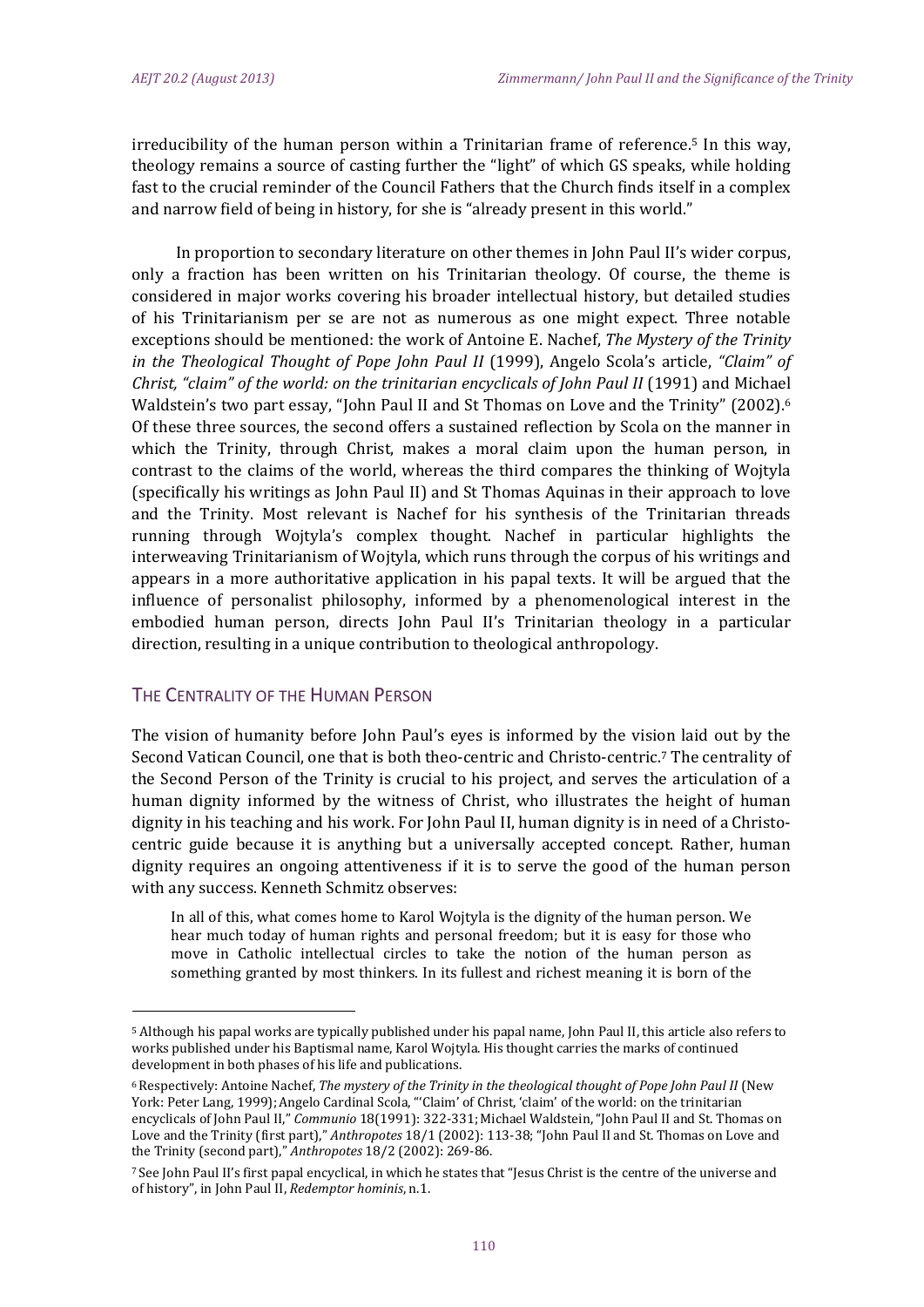great Church councils, and it has remained the central reality of Catholic metaphysics, morality, and spirituality; but beyond Christian circles it is by no means an uncontroverted notion. It would be naïve to think otherwise.<sup>8</sup>

For Schmitz, human dignity, in its "fullest and richest" meaning, is a Christian idea. That is not to say it is a "Church" idea, a concept that is only applicable to an ecclesiastical context in which theological grammar is the norm, but rather that its wider applicability is drawn from the universal significance of the substance of Christian faith; specifically the fullness of revelation in the person and work of Christ. For John Paul II, Christ opens up the way of receiving God as tri-personal, and so human dignity is a truth attested to by a love shown by God, in Christ, for the human person. Furthermore, it is a concept that helps secure the possibility of authentic communities, because it is inscribed as a means of loving the other person. For example, in 1981, John Paul II linked the Trinity with his understanding of human love. In *Familiaris Consortio*, the Papal Exhortation on the role of the Christian family in the Modern World, it is stated:

God is love and in Himself He lives a mystery of personal loving communion. Creating the human race in His own image and continually keeping it in being, God inscribed in the humanity of man and woman the vocation, and thus the capacity and responsibility, of love and communion. Love is therefore the fundamental and innate vocation of every human being.<sup>9</sup>

The notion of a "personal loving communion" is for John Paul II a mysterious dynamic of Trinitarian love, which is not simply reflected, but "inscribed" in the human condition. It is therefore a formal constitution of the (human) subject. It makes possible a triune call to shared community through that which is irreducible in the human condition. In the same document, he links a Trinitarian inscription of divine love in human anthropology to conjugal love, by which he explains further the intimate sharing in the "creative Wisdom" of God by the embodied event of total self-giving to one another.<sup>10</sup> When reading John Paul II, his preoccupation with the mystery of the human person becomes apparent. Earlier, he was faced with the regimes of German National Socialism and Soviet Communism, and the young Wojtyla turned repeatedly to the person as a category that transcends facile ideological structures and approaches to ethics which would undermine the value of human dignity.<sup>11</sup> As Rocco Buttiglione notes, "We are dealing with the person, which is the fundamental reality both from the ontological and the ethical point of view."<sup>12</sup> The centrality of the person as "fundamental" orientates any fair reading of Wojtyla, especially as it relates the Trinitarian description of God with the Church's vocation of attending to human dignity.

<sup>8</sup> Kenneth L. Schmitz, *At the center of the Human Drama: The philosophical anthropology of Karol Wojtyla/Pope John Paul II* (Washington, D.C.: Catholic University of America Press, 1993), 39.

<sup>9</sup> John Paul II, *Familiaris consortio,* n*.*11.

<sup>10</sup> Ibid.

<sup>&</sup>lt;sup>11</sup> This is noted by Peter Simpson, who sees in Wojtyla's account of the human person an anthropology that resists and refutes all totalitarian ideologies, but in particular those that Wojtyla directly experienced. See Peter Simpson, On Karol Wojtyla (Belmont: Wadsworth, 2001), 37-45.

<sup>12</sup> Buttiglione, *Karol Wojtyla: The Thought of the Man Who Became Pope John Paul II* (Grand Rapids: Eerdmans, 1997), 276.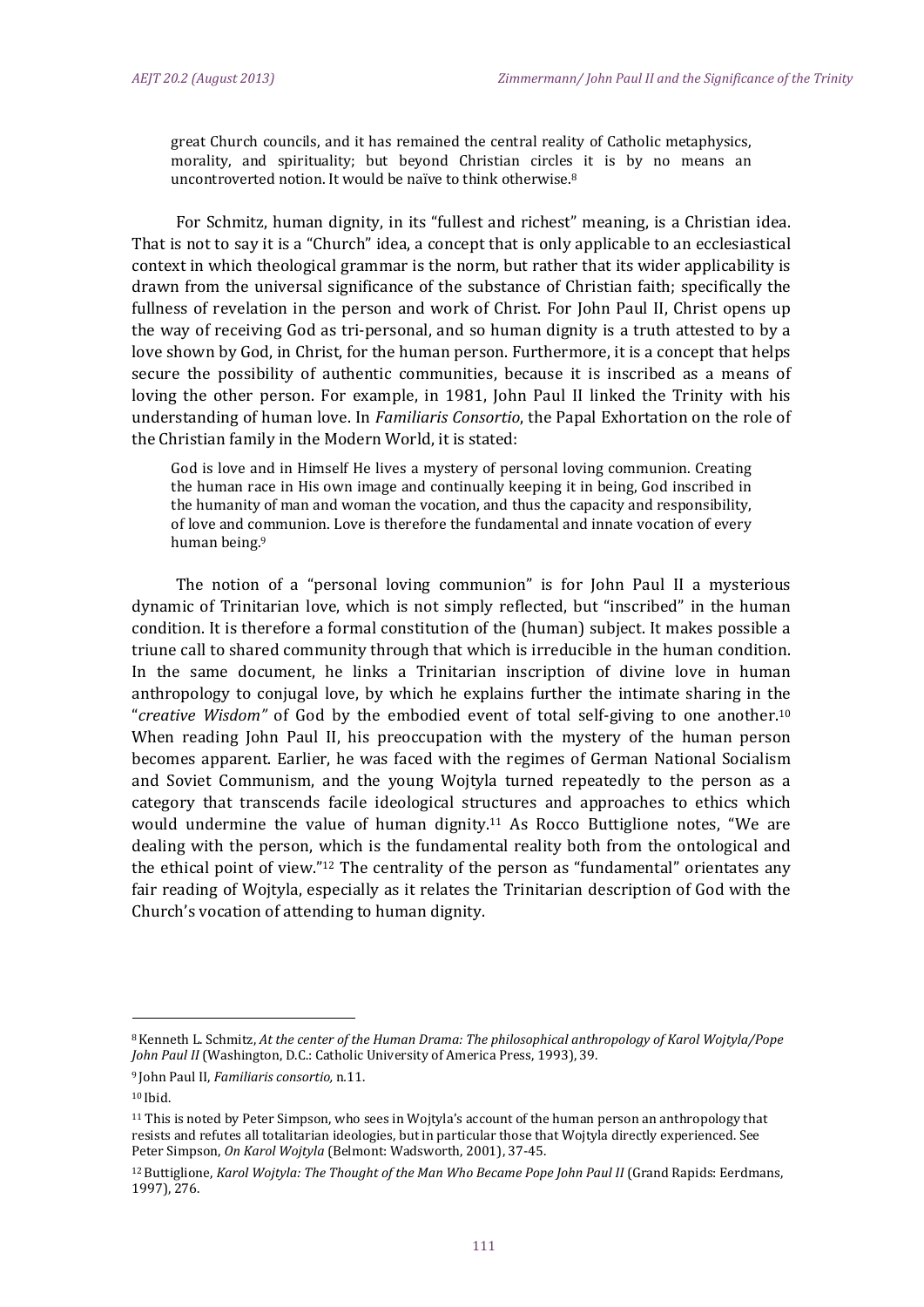An important concept for Wojtyla is the description of the human person as a "suppositum".<sup>13</sup> For Wojtyla, the human being appears as both a *suppositum*, and as a concrete self. In the first, the one having the experience is a human being who is also a subject, and in the latter, the one being experienced by the subject of this experience is also a human being. In other words, for Wojtyla, the human being is both its "subject" and "object."<sup>14</sup> The human being, as a subject, receives experience as an objective reality, and so objectivity belongs to the essence of experience. In this way, the human being is a someone who both exists and who acts. Wojtyla views the *suppositum* as a metaphysical subjectivity, in that it is a subjective experience of the human being that is "*transphenomenal*".<sup>15</sup> Metaphysics, for Wojtyla, is concerned with those phenomenalities which are experienced and traced back to being. This is why metaphysics cannot be reduced to the bare experience itself, but it rather describes the broader phenomenality of existence as it occurs through concrete acts. Wojtyla writes of the whole of human dynamism in action (both enacted and received) as its *operari*, which is rich and complex. At a basic level, it is presupposed by consciousness, which is the means by which the human being interiorizes the knowledge that is cognized in its lived experience. Through the help of consciousness, both the concrete human self and the concrete personal human subjectivity corresponding to it are constituted within the world.<sup>16</sup> Neither can be reduced to the other, and indeed, Wojtyla refers to the *suppositum humanum* and the "human self" as two poles of the "one and same experience" of the human being.<sup>17</sup>

With this in mind, Wojtyla places an important accent upon the person as one who acts within the drama of history, which is drawn out in his extended work, Osoba *i czyn*.<sup>18</sup> Here, Wojtyla outlines the manner in which a human person's action serves as a completion in the world of their dignity, or conversely, its reduction within the world. Action, within the field of experience, is a "manifestation of the person", by which a certain self-disclosure and intuition of the person is apparent.<sup>19</sup> Three important points can be highlighted: 

First, Wojtyla considers action as a moral activity which has both a transcendent quality and a metaphysical basis. That is to say, one is an acting person before one performs a specific action, because one's presence in the world appears to consciousness as a moral engagement with the world. Human beings are, in this sense, moral creatures. The spiritual aspect of a human being is evidenced in the human desire and movement of actions towards transcendence.

Second, Wojtyla argues that the moral content of an action is itself a further disclosure of the same metaphysical reality of the irreducible nature of the person; that

<sup>13 &</sup>quot;The Person: Subject and Community", in John Paul II, *Person and Community: Selected Essays*, trans. Theresa Sandok (New York: P. Lang, 1993), 221.

<sup>14</sup> Ibid.

<sup>15</sup> Ibid., 223.

<sup>16</sup> Ibid., 232.

<sup>17</sup> Ibid.

<sup>&</sup>lt;sup>18</sup> The authorised English translation is *The Acting Person*, trans. Anna-Teresa Tymieniecka, Analecta Husserliana (Dordrecht: D. Reidel, 1979). However, this is a controversial translation and, at points, unreliable. A more reliable translation of the Polish is the French *Personne et acte*, trans. Gwendoline Jarczyk (Saint-Maur [Val-de-Marne]: Parole et silence, 2011).

<sup>19</sup> John Paul II, *The Acting Person*, 261.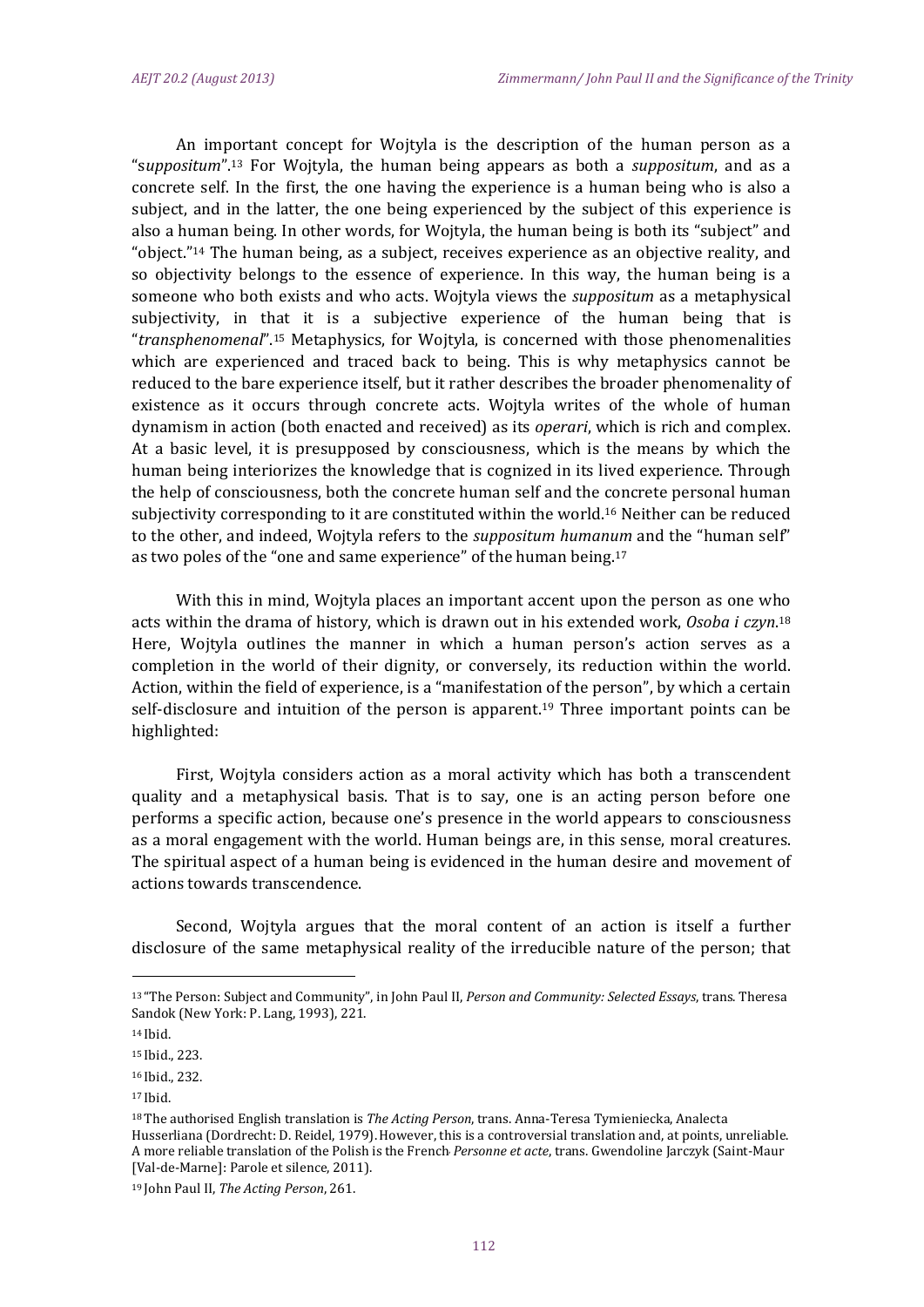the kind of action that is performed is indicative of the human being as a *suppositum*. Actions are performed in the realm of inter-subjectivity, and so the subjectivity of the person is revealed in the movement of an action. He says: "The mark of the communal—or social—trait is essentially imprinted on human existence itself."<sup>20</sup> In the receiving of an action, one receives the other in their very self, and this reception is a social interaction. As a social event, the personal nature of a self-disclosing action is never subsumed to the detriment of the individual. Wojtyla argues, "Their social or communal nature is rooted in the nature of the person and vice versa."<sup>21</sup> The uniqueness of the person is not diminished by the inter-communal context, but enhanced by it, because in the sociality of the intersubjective, the unique personhood of an individual is made clear in the epistemic distance between those individuals. In other words, the social event reveals the uniqueness of the individual human person and does not absorb or hide it. While priority might be given to the event as a form of sociality, it provides a revelatory field in which the dignity of each (unique) person is lighted up; and that the distance between each human part in the drama (physical, social, political, etc.) is a constitutive factor of a social individuality which serves the priority given to the dignity of the person.

Third, Wojtyla's insistence on the two previous points leads him to embrace the personalistic value of action.<sup>22</sup> While he accepts that any particular action has a moral content which can be assessed against normative categories of good and bad, it is to the inherent worth of persons themselves that the personalistic value attests. The fact of action as a possibility is itself a cause to think of the unique value of the person. Action in this sense refers to the conscious activity of the will, which makes possible what Rocco Buttiglione calls the "self-realization or failure" of the person.<sup>23</sup> Wojtyla's personalism at this point is deeply phenomenological—seeking to receive the acting person as it is received in its action—while holding this in tension with the view that the acting person participates in a social drama saturated with moral meaning. Wojtyla wishes us to look at human persons and accept a dignity present and value that is irreducible, and *then* to assign moral descriptions of their actions. Wojtyla describes this point further by proposing that the "personalistic" value is prior to what we might describe of the conditions apparent in the realm of ethical values.<sup>24</sup> All of these foundational elements of his personalistic understanding of the realm of inter-subjectivity are built as part of a phenomenological attempt at understanding the human person *as it is*. In his introduction to *The Acting Person*, he outlines the basis for his conception of the dynamism of the person: 

We owe the understanding of man precisely to the interrelation of these two aspects of experience, and this interrelation serves as the basis for us to build on the ground of the experience of man (of "man-acts") our conception of person and action.<sup>25</sup>

These interrelated aspects of experience, identified by Wojtyla as action manifesting concretely the person and an observation that the moral content of an action discloses the same personalist basis for (a metaphysical) description of reality, forms the foundation of

<sup>20</sup> Ibid., 262.

<sup>&</sup>lt;sup>21</sup> Ibid., 263.

<sup>&</sup>lt;sup>22</sup> Ibid., 264.

<sup>23</sup> Buttiglione, *Karol Wojtyla*, 151. 

<sup>24</sup> John Paul II, *The Acting Person,* 265.

<sup>25</sup> Ibid., 19.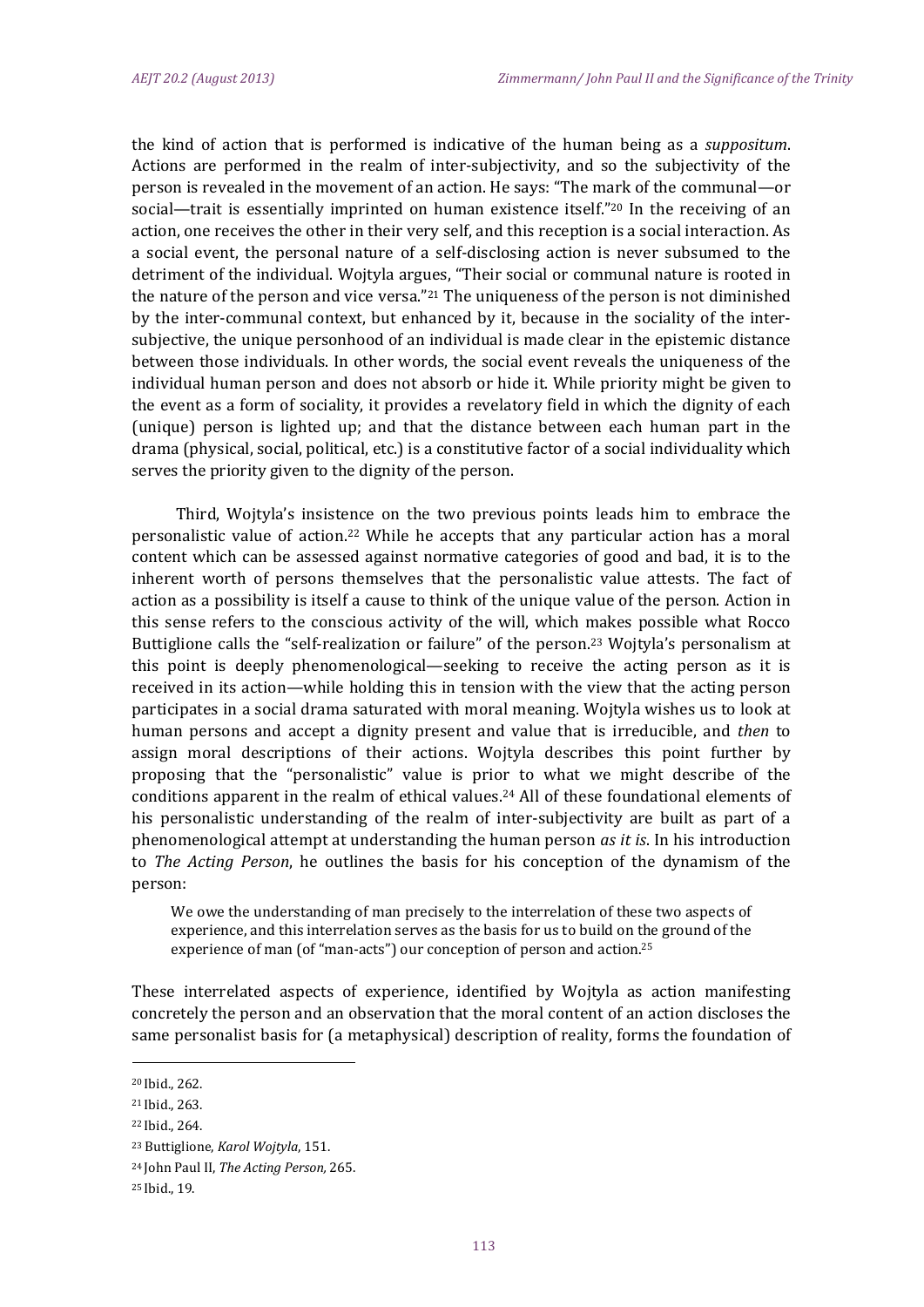Wojtyla's view of the dramatic part that human subjects play in a divine context. This brings us closer to the way in which such a personalist understanding of the human subject and action is borne in the Trinitarianism of John Paul II.

#### TRINITARIAN REFLECTIONS

In the early years of his pontificate, John Paul II issued three encyclicals devoted to each of the Triune persons. They are, respectively: his first encyclical devoted to Jesus Christ, *Redemptor hominis* (The Redeemer of the Human Person, 1979, hereafter RH); his second devoted to the Father, *Dives in misericordia* (Rich in Mercy, 1980, hereafter DM); and his fifth, devoted to the Holy Spirit, *Dominum et vivificantem* (The Lord and Giver of Life, 1986, hereafter DV).<sup>26</sup> In RH, John Paul II makes reference to major themes of the Second Vatican Council, such as Christian unity  $(6)$ , Christianity's mission in the world  $(11)$ , and the shifting currents prevalent in the modern world (15), amongst others. Here, RH places Christ in a central position, thus utilising a Christo-centric hermeneutic for the documents of the Council. The opening words of RH are of course, "The Redeemer of Man, Jesus Christ, is the centre of the universe and of history"<sup>27</sup>, a response to the materialist philosophies of the twentieth century and especially the opening words of the Communist Manifesto: "The history of all hitherto existing society is the history of class struggles."<sup>28</sup> Through the witness of the Incarnation, John Paul II re-interprets the meaning of history to be knowable through the person and work of Christ. Indeed, such a confrontation is more striking given that John Paul II makes no direct reference to Marx or Marxism in his earlier, pre-papal writings.<sup>29</sup> We find in RH a programmatic statement for John Paul II's pontificate, one which is centred on the experience of the personal redemption received in the second person of the Trinity.

In the second two Trinitarian encyclicals, the person and work of Christ is related to the persons of the Father and the Holy Spirit. Again, John Paul II is aware of the drama of history as it presents itself to human experience; of the complexities in which human beings are embedded; and the devastating effects of the *mysterium iniquitatis* in the world. In DV, the work of the Holy Spirit is that of a Councillor and a teacher, but also one who "convinces" human beings of the truth concerning their own sin (DV 32). The Holy Spirit, sent by the Father and the Son, is one who proceeds as a giver of truth before the despairing realities of sin in human history. Not only does the Spirit console the human person, but it instils within the person a conviction of the seriousness of sin and its effects, and of the need for a redeemer. In this sense, the Spirit recalls the human imagination to Golgotha, upon which the Son of God makes his priestly sacrifice, and to the altar of the cross, in which can be seen an expiation for our iniquities. In other words, the Spirit of God opens up the human mind to take the human being to the place and the context of the cross. For John Paul II, the Holy Spirit not only acts as a provocation to memory, as if human beings had some knowledge of the cross that needs to be refined and purified, but rather initiates the process of recognising the realities of sin and the need for a Messiah. **John Paul II writes:** 

<sup>26</sup> Between the second and fifth encyclicals, John Paul II issued *Laborem exercens* and *Slavorum apostoli*. 

<sup>27</sup> John Paul II, *Redemptor hominis.*

<sup>&</sup>lt;sup>28</sup> Karl Marx and Friedrich Engels, *The communist manifesto*, trans. L.M. Findlay (Peterborough: Broadview, 2004). 

<sup>29</sup> Buttiglione, *Karol Wojtyla*, 269‐70.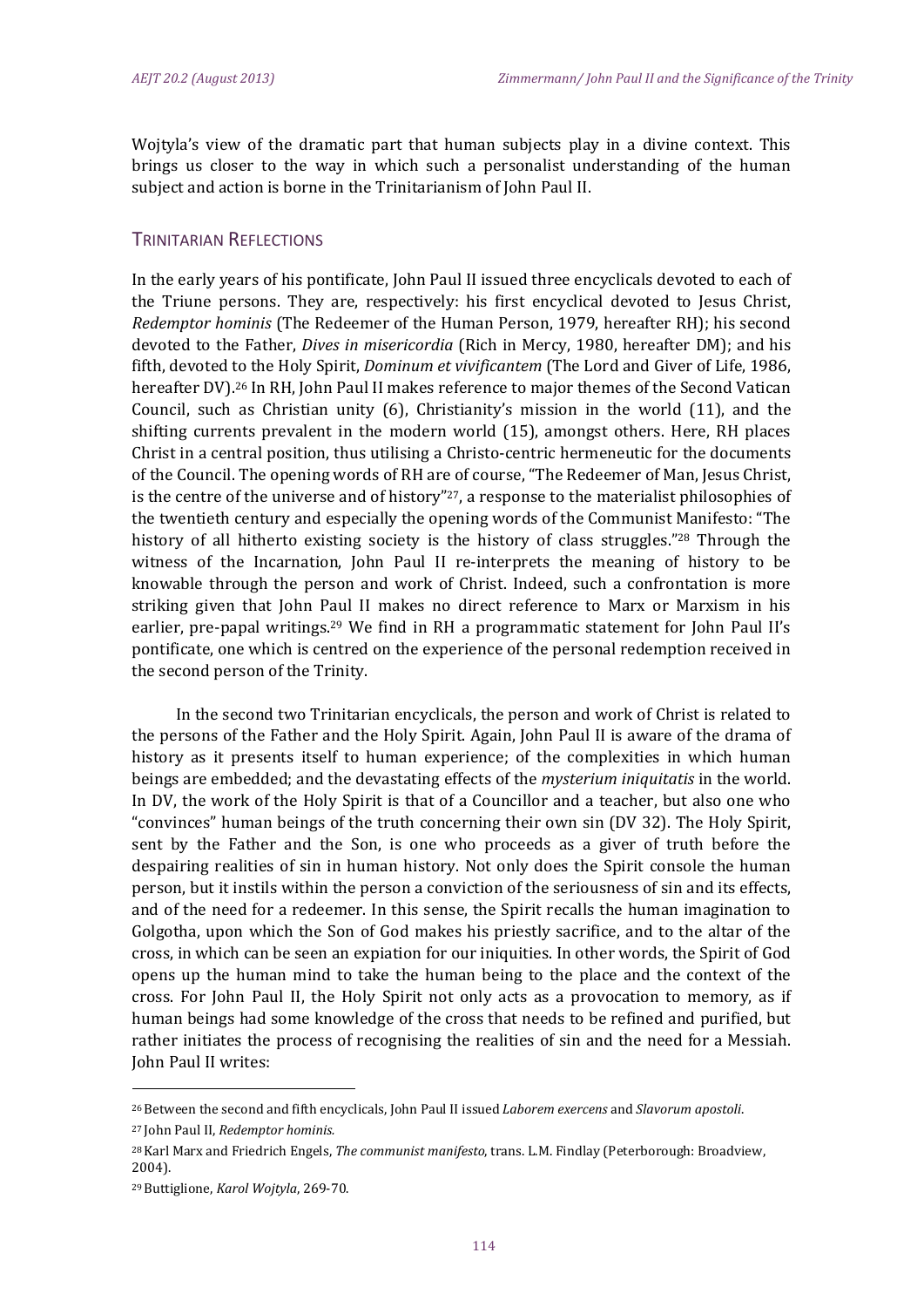Man is also absolutely ignorant of this dimension of sin apart from the Cross of Christ. And he cannot be "convinced" of this dimension either, except by the Holy Spirit: the one who "searches the depths of God."30

The Holy Spirit is therefore integral to recognition of both sin and the significance of the Christ. If the work of the Spirit acts as a convincer in this way, it needs to be kept in mind also that the mercy of the divine Father is, for John Paul II, the "most stupendous" [*summe mirandam*] attribute of the Creator and Redeemer.<sup>31</sup> Indeed, the Church, according to Wojtyla, lives an authentic life when it "professes and proclaims" mercy, for its infinite quality overcomes the power of sin and meets it in history with the continued opportunity for conversion to the intentions of the Creator.<sup>32</sup> For John Paul II, the significance of the Trinity is exhaustive for theological reflection, but it remains a concrete point of interaction between revelation and history. By accentuating the significance of the Father and the Holy Spirit in relation to the mission of the Son's sacrifice for human sin, John Paul II is keenly aware that the Trinity meets, and overcomes, a modern anxiety in the human condition. This, it is argued, is what protects the dogmatic content of the Trinity from being sealed off in regards to history, precisely a problem that the Second Vatican Council sought to avoid. John Paul II observes in the modern context a certain existential fear:

There is an increase of that existential fear connected especially, as I said in the encyclical *Redemptor hominis*, with the prospect of a conflict that in view of today's atomic stockpiles could mean the partial self-destruction of humanity.<sup>33</sup>

In 1980, the reference to "atomic stockpiles" was of peculiar relevance. If that is no longer the most pressing material threat to human flourishing, it cannot be said that "existential fear" is any the less. John Paul II rightly identifies an uneasiness about the human future, precisely in an era in which technological developments and the effects of globalisation are increasingly felt. Such an uneasiness or "existential fear" is a product of a context in which the human person is unmoored from its vocation in the world, an experience in which a dislocation takes place between the two poles that John Paul II identifies, the *suppositum* and the human self. In dislocating one from the other, *experience* of the self and of others lacks a harmonious relationship with the person as a uniquely unrepeatable and irreducible substance. It is as if the self is divided from the experience of the self, and so the human being has no personalist orientation with which to find any kind of integration with its various characteristics. In other words, how would one act in such a context? And how would one discern the nature of one action as opposed to any other? For John Paul II, action may be viewed as a self-disclosure of the person and as such, any particular action can be judged according to the moral categories of good and evil. This is presupposed by the human will as, in the sense of Thomas Aquinas, an *appetitus rationalis*. The notion that the human will has a capacity for reason makes it possible for actions, in themselves, to be measured against their conformity with the good; that which finds its fullness in "God" and in which the supreme point or height of a hierarchy of various "goods" can be found.<sup>34</sup> Because we have a capacity for reason, human beings reach the good through the habituation of practices that meet the call of reason within human

<sup>30</sup> John Paul II, *Dominum et vivificantem*, n.32.

<sup>31</sup>*Dives in misericordia*, n.13.

<sup>32</sup> Ibid.

<sup>33</sup> Ibid., n.11.

<sup>34 &</sup>quot;The Basis of the Moral Norm", in *Person and Community: Selected Essays*, trans. Theresa Sandok (New York: P. Lang, 1993), 88-90.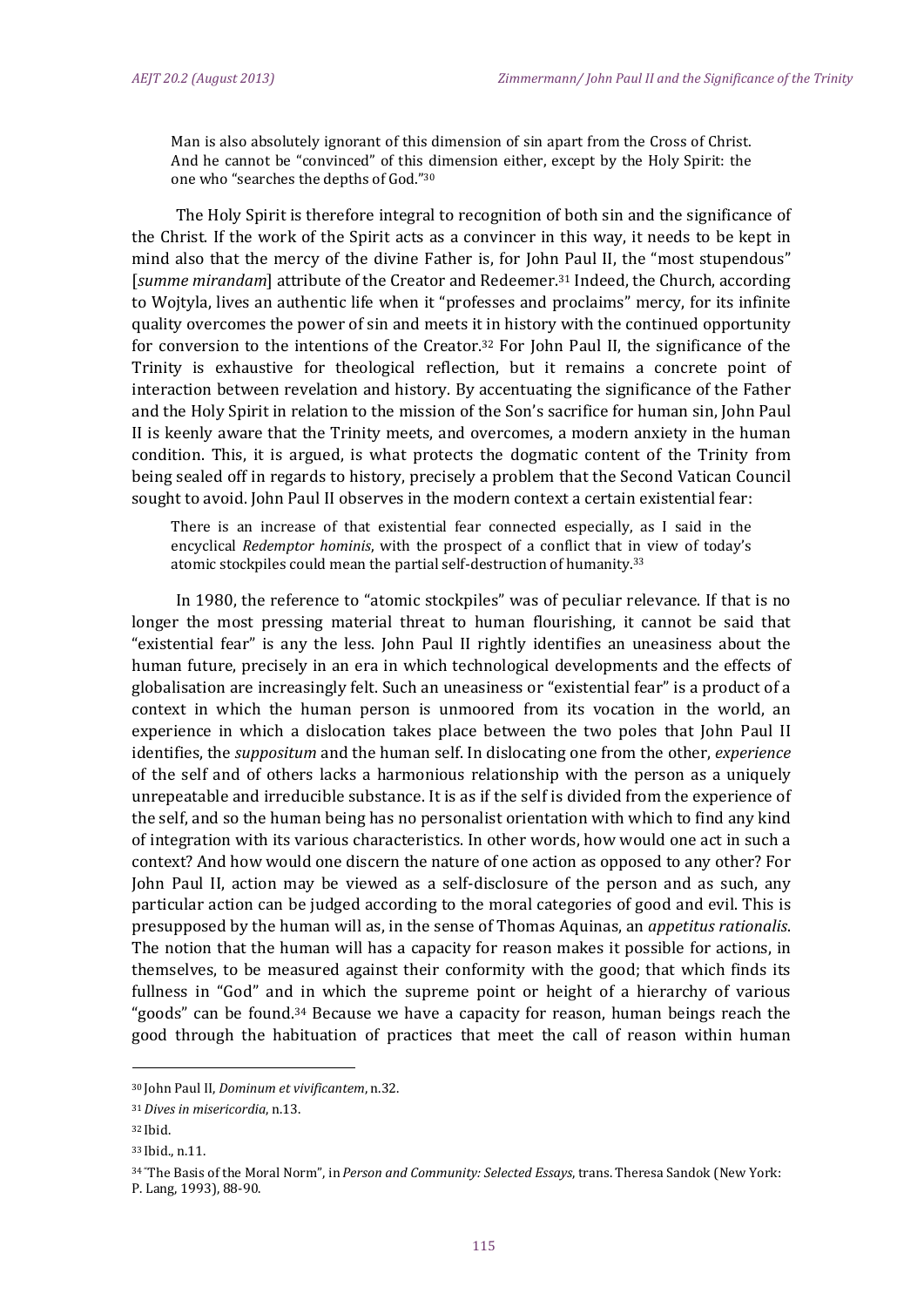nature. Modern tendencies towards a general anxiety or existential fear express the dislocation spoken of above, in which the *suppositum* and the human self are parted unnecessarily, and the possibility of attending to reason and in consequence, the "good", is put aside for inadequate desires for such minor goods as autonomy, technological progress or material pleasure.

Now, in the Trinity, these concerns are met by a competing, and altogether more adequate account of how human reason attends to its capacity for reason. It has been observed that in his three Trinitarian encyclicals, John Paul II considers the motivation of God's action in history as "for us".<sup>35</sup> The centrality of Christ, the richness of God's mercy as revealed in Christ, and the special relationship between the procession of the Holy Spirit and the conviction of both sin and the human need of a Redeemer, constitute an account in which the human being discovers that a goodness exists which is fundamentally concerned with human flourishing. Moreover, it is a good to be found outside of the human being's own capacity for self-perfection or self-actualisation. The good is sought through an extension of oneself beyond pleasures and desires that only serve the self.

It can be argued that the movement of self-sacrificial care for the other is not ancillary to the human person, but integral to the image and likeness in which the human person is made. This is so because of John Paul II's innovative development that the *imago Dei* found in human beings is not only based upon their capacity for reason, but in the human person's capacity for self-gift. In *Mulieris Dignitate* (hereafter MD), John Paul II proclaims that "self-giving" is a uniquely human trait in the world, and one that allows individual human persons to display to one another the image of  $God.^36$  This precludes the possibility of community or sociality to begin with, and such a structure means that the unique dignity of the individual is fostered by community, rather than being pitted against it. As such, John Paul II holds together the unique individual person in close relationship to the community engendered by the meeting of two or more other persons, and so he considers it suggestive that "*mutual*" self-giving is at the heart of relationships such as human marriage. These are mere notes in MD, but they are developed more comprehensively in his earlier work on human and divine love, in which the capacity for self-donation reveals the Triune relationships of self-giving love.<sup>37</sup> In these texts, as well as his later encyclicals, a constant referent is the final paragraph of GS n.24:

Indeed, the Lord Jesus, when He prayed to the Father, "that all may be one ... as we are one" (John 17:21-22) opened up vistas closed to human reason, for He implied a certain likeness between the union of the divine Persons, and the unity of God's sons in truth and charity. This likeness reveals that man, who is the only creature on earth which God willed for itself, cannot fully find himself except through a sincere gift of himself.<sup>38</sup>

The "likeness" between the union of the divine Persons and of the children of God "in truth and charity" places a strong accent on the analogous power of human

<sup>35</sup> Pope John Paul II: A Reader, trans. Gerald O'Collins, Daniel Kendall, and Jeffrey LaBelle (New York: Paulist Press, 2007), 42.

<sup>36</sup> Especially in*Mulieris dignitatem*, n.18.

<sup>37</sup> It is helpful to note that John Paul II avoids the term "Trinity" in what has become known as the "theology of the body" presentations. Rather, he emphasises the divine self-donation one for another in the Godhead, and the "measure of union" with God in his mystery and intimacy with him. See for example Man and woman He *created them: A Theology of the Body*, trans. Michael Waldstein (Boston: Pauline Books & Media, 2006), 67:3.

<sup>38</sup> GS n.24.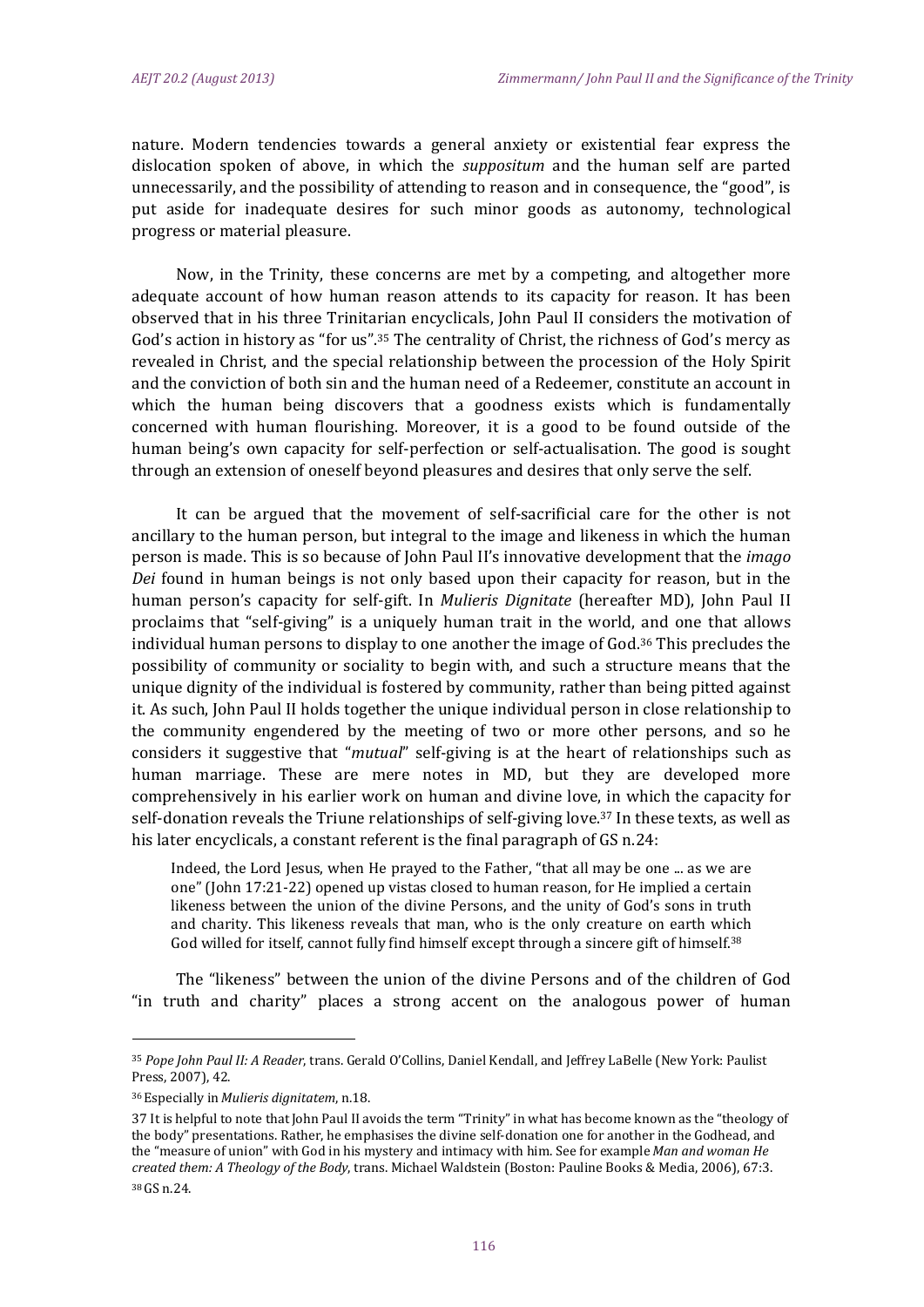relationships. It is a likeness that displays, once again, a concern of the Council Fathers for explaining the dogmatic content of the Trinity in the realm of history, for this is the field in which the Church finds herself: "But she is already present in this world."<sup>39</sup> The earthly presence of the Church in history is the context in which the Trinity draws close to human beings and their existential anxiety. In the person of Christ, the Triune life is opened up to the human person, who is both convicted of his or her own sin and faced with a possibility of redemption. The capacity of the human person to know and receive the good within a narrow and complex historical field is too easily abstracted from its own experience; and so the crucial relationship between the human being as a *suppositum* and as a human self becomes an opportunity for an integrated account of the human person. This theme is concretised in RH:

Accordingly, what is in question here is man in all his truth, in his full magnitude. We are not dealing with the "abstract" man, but the real, "concrete", "historical" man. We are dealing with "each" man, for each one is included in the mystery of the Redemption and with each one Christ has united himself for ever through this mystery ... The object of her [The Church's] care is man in his unique unrepeatable human reality, which keeps intact the image and likeness of God himself.<sup>40</sup>

John Paul II identifies a lurking danger in contemporary accounts of the human person. He wishes to avoid the temptation to separate human experience from human selfhood, which would be, in effect, to remove the actions of the human person from the moral status of the human being as one with an irreducible dignity. In other words, he wishes to hold the essence of the human person in close correlation with its existentiality, and avoid a reduction either to abstracted actions which become isolated from what it is to be human, or at the other extreme, reduce what it is to be human to a bare essence, as if particular actions in the world operate according to an alternate taxonomy in which moral content is of little or no significance.

It is argued here that John Paul II's account of the human person is an expression of the Council's attentiveness to explaining the relationship between the Trinity and human dignity. John Paul II, like others involved in the Council, could see that explaining this relationship is a pastoral challenge, and too easily circumvents into the opposing extremes of either mere reformulation of dogma or indeed, the setting aside of dogmatic content altogether. Indeed, John Paul II recognised that this was a long-term endeavour, and the manner in which the relationship is to be engaged both theologically and pastorally is far from settled. In Tertio Millennio Adveniente (TMA), he describes the structure of his teaching in laying the groundwork for the celebrations of 1999–2000. He says that this preparatory work of the Church, "centred on Christ, the Son of God made man, must necessarily be theological, and therefore Trinitarian.<sup>"41</sup> The witness of Christ is also a Trinitarian witness, and one in which human reason is of paramount importance, even if self-donation is a recently developed feature of the *imago Dei*. John Paul II emphasises reason in its capacity to know the truth, and therefore to discern the relationship between action and self-disclosure. Elsewhere, he insists on the importance of truth, and that it can only be known through reason.<sup>42</sup> Moreover, the distinction in Trinitarian theology

<sup>39</sup> Ibid., n.40.

<sup>40</sup>*Redemptor hominis,* n*.*13.

<sup>41</sup>*Tertio Millennio Adveniente*, n.39.

<sup>42</sup> See for example, *Veritatis splendor*.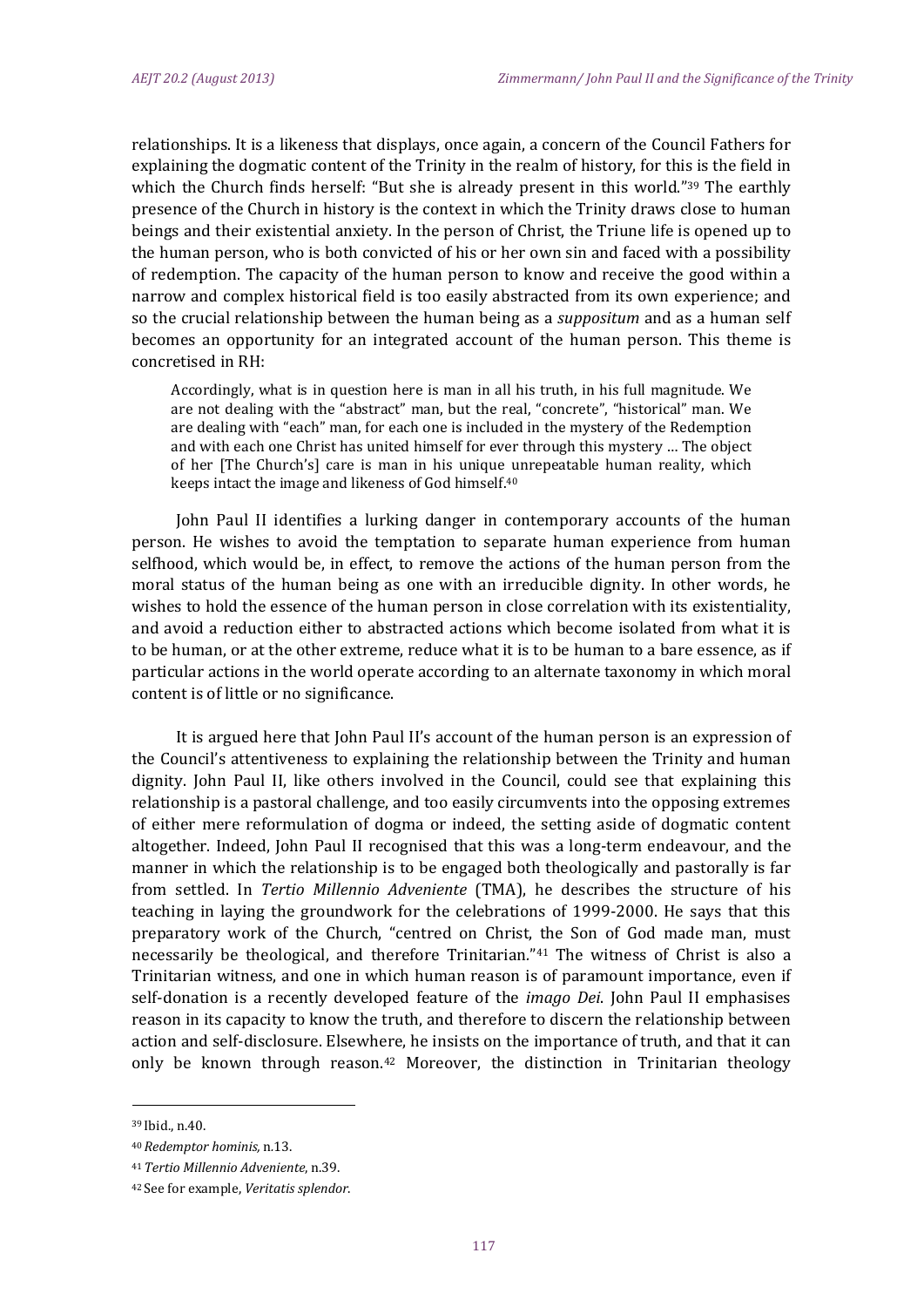between substance and persons is not lost in John Paul II, but is understood in light of a personalist account of the broader structure of human personhood.

Now, these various elements occur in John Paul II with constant awareness of the intimate relationship between the Trinity and the general experience of creation in history. Nachef identifies three stages of the economy of creation through which the shape of the Trinity emerges:

> (1) Creation, in which the Father creates the visible and invisible world through the Son and in the Spirit;

> (2) Incarnation, by which the Son redeems the original created gift of the Father and sends the Spirit forth; and

> (3) Sanctification, through which the same Holy Spirit carries all of Creation through the Son to the Father.<sup>43</sup>

This cyclical movement of the Trinity through history holds the Father to be the primary point of genesis, and the Son and Holy Spirit share a symmetrical relationship of ministerial self-offering in the economy of salvation. The Triune order is marked by the concrete experience of self-sacrifice as the historical revelation of love. The role of the Holy Spirit in this structure cannot be overstated, because it is the direct experience of the Spirit in the life of the Church by which the human person is received by God. John Paul II explains in DV:

The Triune God, who "exists" in himself as a transcendent reality of interpersonal gift, giving himself in the Holy Spirit as gift to man, transforms the human world from within, from inside hearts and minds.<sup>44</sup>

This movement begins externally and returns again to the human subject, and helps to show how for John Paul II, the *acting* person is so central a category. The human person does not receive God passively, but actively pursues the truth and conforms to it, opening itself up docilely to that which is higher and greater than the experience of sin that faces the human person in the world.

Broadly, we may think of John Paul II as drawing from the anthropological currents he finds in Thomist realism which he had learnt under Reginald Garrigou-Lagrange and seeking to re-engage its dynamism with the insights of figures such as Roman Ingarden.<sup>45</sup> Alongside John Paul II's negative assessment of the post-Tridentine manualist tradition, the relationship between Thomist realism and phenomenological investigation of the human condition runs deep in his own thought. In considering the Thomist tradition, one could think here also of Gilles Emery's important study of the Trinity in St Thomas Aquinas.<sup>46</sup> Emery notes of the *persona* in Thomas, that it carefully incorporates a Boethian formula into Christian thought: An "individual substance of a rational nature" (*persona est* 

<sup>43</sup> Antoine Nachef, *The mystery of the Trinity in the theological thought of Pope John Paul II* (New York: Peter Lang, 1999), 197.

<sup>44</sup>*Dominum et vivificantem*, n.59.

<sup>&</sup>lt;sup>45</sup> Rocco Buttiglione, in his introduction to the third edition of Wojtyla's *The Acting Person* in 1994, provides a sussinct description of the relationship between Thomism and phenomenology in Wojtyla's thought. Buttiglione, *Karol Wojtyla*, 355.

<sup>46</sup> Gilles Emery, *The trinitarian theology of Saint Thomas Aquinas* (Oxford: Oxford University Press, 2007).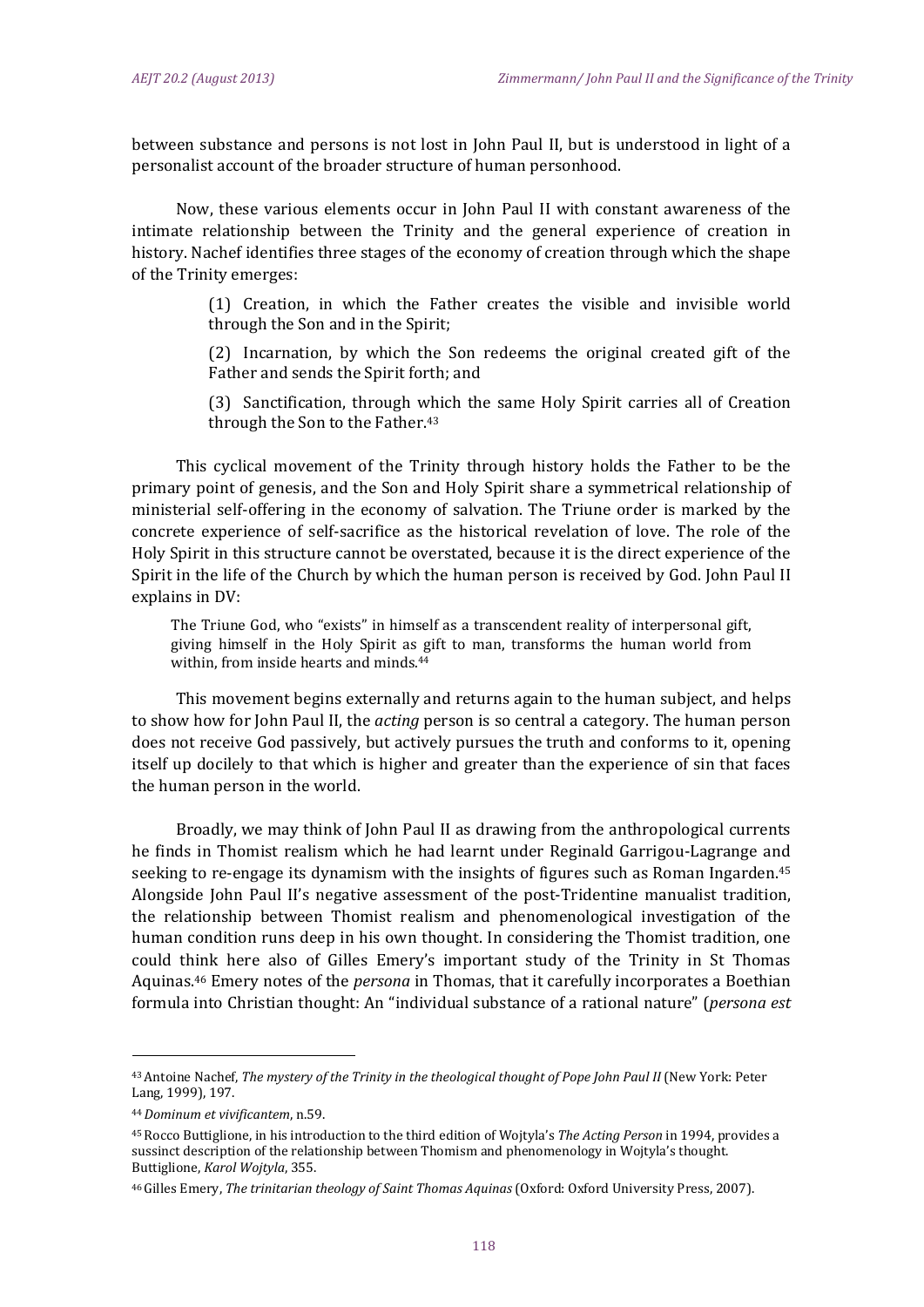*rationalis* [rationabilis] naturae *individua substantia*].<sup>47</sup> For John Paul II, the contribution of the Patristic era towards the development of the category of person was crucial, and now has a contemporary application in protecting human dignity also. Arising out of the Christological controversies of the fourth century, the concept of a person always begins with the notion of an individual, by which any substance is differentiated from another.<sup>48</sup> Emery highlights Thomas' theological interpretation of Boethius in its emphasis that the manner of a person's personhood is grounded in its existence, in and through itself.<sup>49</sup> The person is a rational substance that exercises its "own act of existence."<sup>50</sup> The essence enacts the drama of its existence in the world. Such an existence, for John Paul II, is radically open to God as the supreme good, and one that stands convicted by the Holy Spirit of both the drama of sin and its effects, and the availability of divine mercy.

#### TOWARDS A PHENOMENOLOGICALLY ENRICHED TRINITARIAN PERSONALISM

For John Paul II, two approaches to the mystery of human dignity and indeed, human personhood, are tempered and enlivened by the other: the use of a re-constructed phenomenological description of the human person and a Trinitarian understanding of God. Rocco Buttiglione observes that John Paul II's reading of Edmund Husserl privileges the earlier writings of the latter, and in particular with the debate concerning Max Scheler's interpretation of Husserl.<sup>51</sup> The early Husserlian notion of phenomenology as a process of intentionality towards an object and the experiential acceptance of its unique given-ness is a foundational element of Wojtyla's own phenomenology of the human person, informed by the realism learned from Thomas. The *process* of phenomenology thus enlivens Thomistic philosophy. Buttiglione observes:

Phenomenology adds to our understanding an unprecedented perception of the way in which objective values are given in the experience of the person and penetrate our conscience; it gives an entirely new perspective on a Thomistic ontology of the person.52

In this sense, Thomist (and Aristotelian) anthropology provides a reliable compass, and phenomenological analysis of action and experience provides a pictorial history of human experience. This is why Hans Köchler describes Wojtyla's approach as "transphenomenological", in that it rejects the idealistic turn in Husserl and utilises a more realist phenomenological method in interpreting human experience.<sup>53</sup> It does not restrict itself to one branch of modern philosophy, as if this could in any way be comprehensive.

<sup>47</sup> STI, q. 29, a. 1; cf/ I Sent. d. 25, q. 1, a. 1Thomas Aquinas, *Summa theologiae: Latin text and English translation, introductions, notes, appendices, and glossaries*, trans. Thomas Gilby, 61 vols. (London: Blackfriars in conjunction with Eyre & Spottiswoode, 1964).

<sup>48</sup> Emery, *Trinitarian theology of Aquinas*, 105.

<sup>&</sup>lt;sup>49</sup> Wojtyla does not depart from the definition of personhood given by Boethius, and in two of his major texts he incorporates it into his own project: John Paul II, *The Acting Person*, trans. Anna-Teresa Tymieniecka, Analecta Husserliana (Dordrecht: D. Reidel, 1979); Love and Responsibility, trans. H.T. Willetts (London: Collins, 1981). He endorses it in other works, such as "Human Nature as the Basis of Ethical Formation", in *Person and Community,* 97. 

<sup>50</sup> Emery, *Trinitarian theology of Aquinas*.

<sup>51</sup> Buttiglione, *Karol Wojtyla,* 271‐72.

<sup>52</sup> Ibid., 276.

<sup>53</sup> Hans Köchler, "Karol Wojtyła's Notion of the Irreducible in Man and the Quest for a Just World Order," in *International Conference on Karol Wojtyła's Philosophical Legacy* (Saint Joseph College, West Hartford, Connecticut, USA: Department of Philosophy, Saint Joseph College, Connecticut, USA, 2006), 7.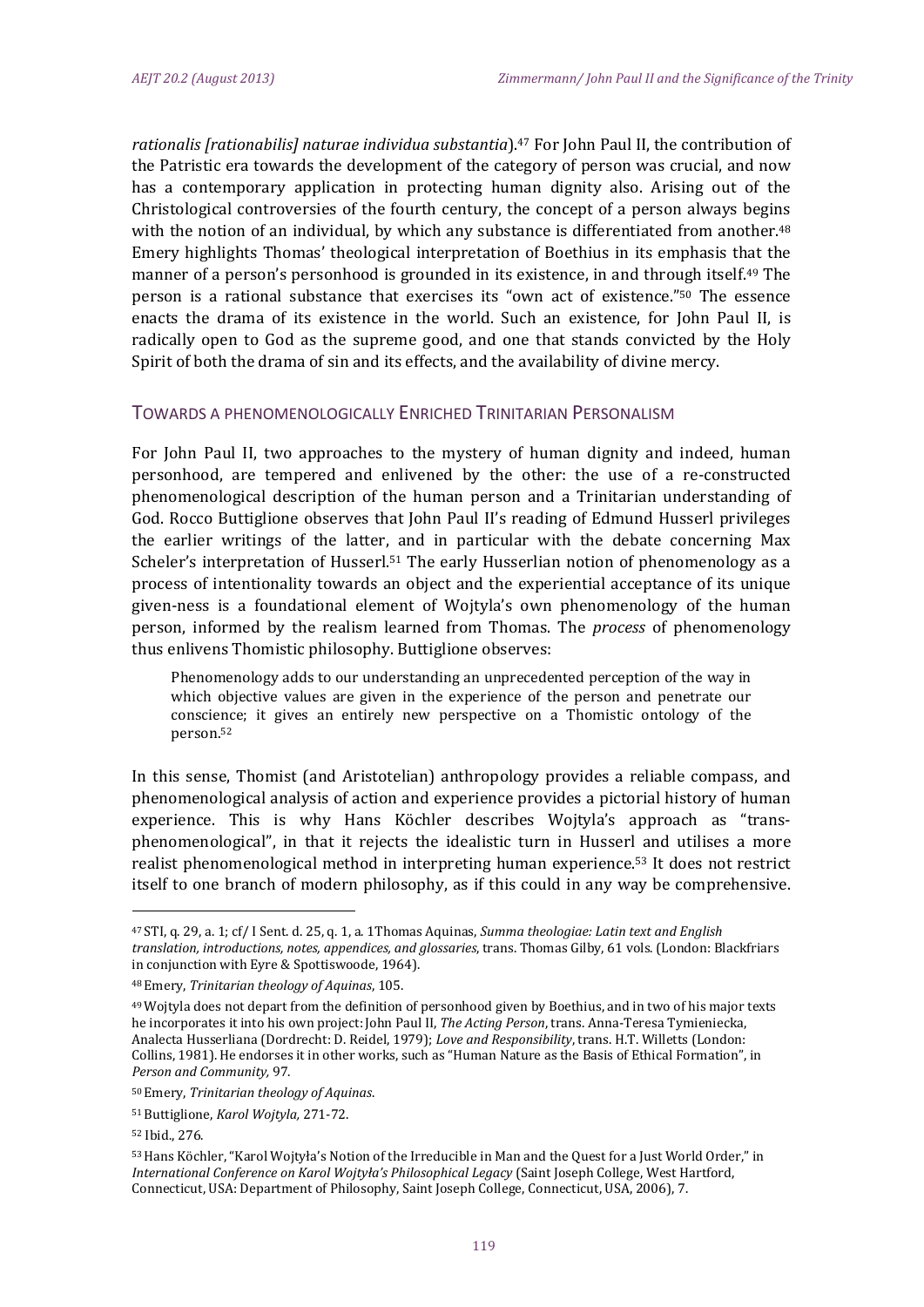Wojtyla cannot uncritically accept the phenomenological reduction (the *epoché* of the world) because of its seeming uni-directionality; he refuses to limit anthropology to an absolutisation of consciousness in any kind of stayed, natural sense, or what he calls the "cosmological" understanding of humanity.<sup>54</sup> In other words, he rejects a pure objectification of the human person. The identity, nature and context of a human being demand a dynamic and experiential description, as informed by the Thomistic Trinitarian tradition. Nevertheless, Köchler insists that it is the Aristotelian dimension of the Thomist tradition that has allowed philosophy to tie itself to a metaphysical basis for anthropology that is unable to understand human subjectivity as being entirely irreducible to the world of natural objects. As Köchler explains, Wojtyla holds to an early Husserlian phenomenological structure of knowing, but rejects Husserl's later transcendental turn. Wojtyla modifies Husserl's understanding of intentionality, laying aside idealistic undercurrents in the phenomenological process of the *epoché*, in which all preconceptions about the world are essentially bracketed out. Köchler refers to Wojtyla's modified Husserlianism as "phenomenological realism", and sees in it the focal point of Wojtyla's later teaching in the Chair of Peter as John Paul II.<sup>55</sup> This would be claiming too much of Wojtyla's broad and wide-reaching publications after his papal election, but it does highlight an element of his thought he did not lay aside.

It is noteworthy that an avid follower of Wojtyla's philosophical development as Köchler concludes that it is not clearly determinable how the competing schools of thought which shaped Wojtyla (especially that of the Aristotelian-Thomistic and the personalistic-phenomenological) ultimately relate to one another.<sup>56</sup> In this sense, there remains further work to pursue in developing a theological anthropology that incorporates a phenomenological description of human experience within a tradition in which Trinitarian personalism is privileged. This may result in an enriched Trinitarian personalism without falling prey to a reduction to one philosophical commitment bound by its own historical context. Rather, it enriches because it is an integration, and it is a development because it proves to be trans-historical.

#### **CONCLUSION**

The words of Gaudium et Spes, "But she is already present in this world", are an important reminder of the Second Vatican Council to those who would reflect on the Trinity. With these words, the Council ensures that Trinitarian reflection is conducted in close proximity to the narrow historical field in which the Church lives and enacts her mission. It protects Trinitarian theology from abstracting the Trinity from either the world, or indeed the Church's missional responsibilities, and opens up the world to receive a rich dogmatic content that is concerned with the good of the world and its creatures. Specifically regarding the dignity of the human being, the contribution of John Paul II provides a test case for explaining how the Trinity helps to explain and protect that which is unique and irreducible in the human person. It develops the perspective of the Council in light of contemporary philosophy in close dialogue with the thought of Thomas Aquinas. The truth to which the human being is directed is one that serves the good of the person,

<sup>54</sup> Ibid., 8.

<sup>55</sup> Ibid., 5.

<sup>56</sup> Ibid., 9.